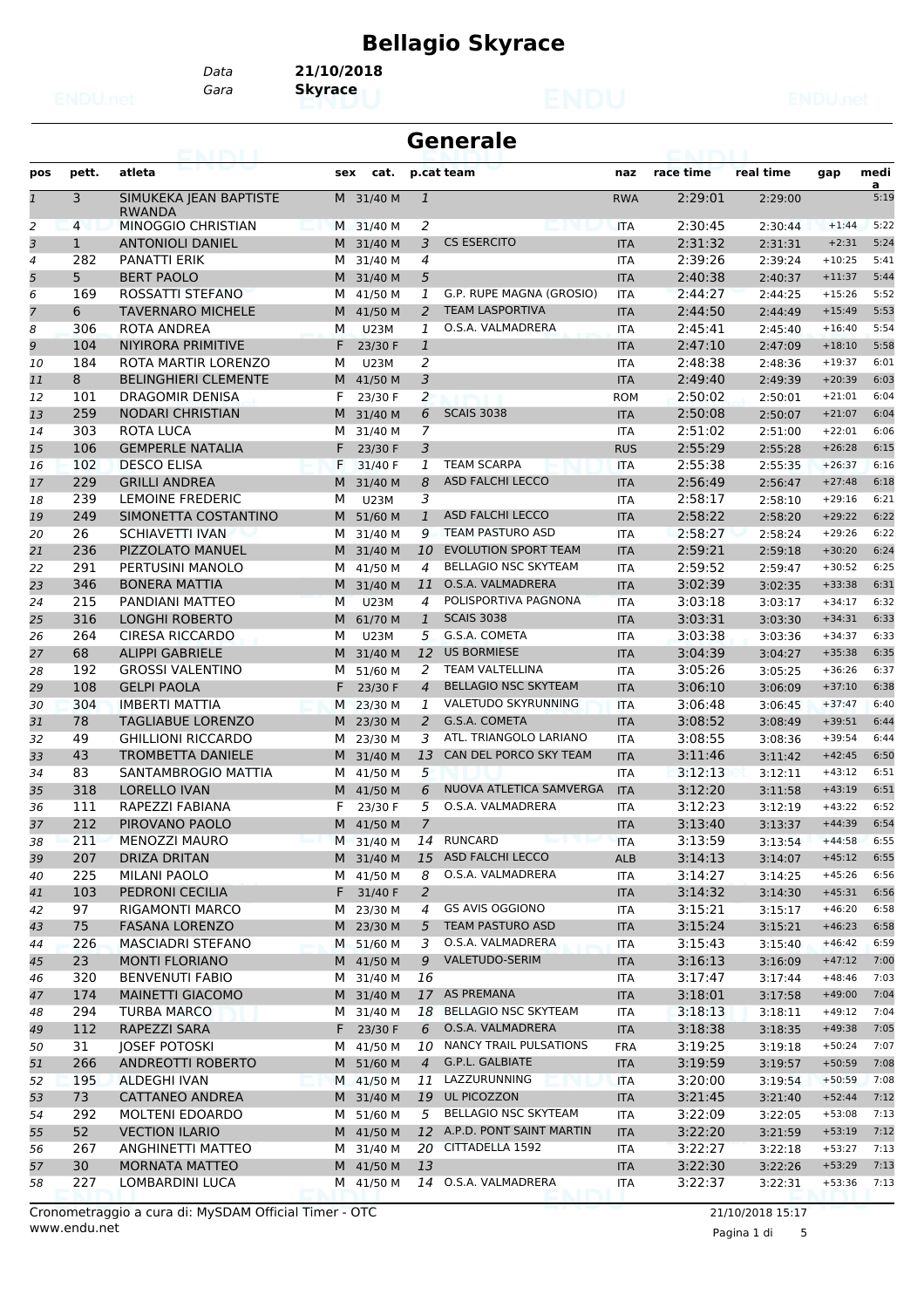| pos        | pett.      | atleta                                    | sex    | cat.                   |                | p.cat team                       | naz                      | race time          | real time                                | gap                      | medi<br>a    |
|------------|------------|-------------------------------------------|--------|------------------------|----------------|----------------------------------|--------------------------|--------------------|------------------------------------------|--------------------------|--------------|
| 59         | 300        | <b>VITALI ROCCO</b>                       |        | M 23/30 M              | 6              |                                  | <b>ITA</b>               | 3:22:44            | 3:22:38                                  | $+53:43$                 | 7:14         |
| 60         | 109        | <b>OREGIONI ARIANNA</b>                   | F      | 23/30 F                | $7^{\circ}$    | <b>TEAM LASPORTIVA</b>           | <b>ITA</b>               | 3:22:56            | 3:22:53                                  | $+53:55$                 | 7:14         |
| 61         | 241        | <b>CUNEGATTI ANDREA</b>                   |        | M 41/50 M              | 15             | <b>RUNCARD</b>                   | <b>ITA</b>               | 3:24:57            | 3:24:52                                  | $+55:56$                 | 7:18         |
| 62         | 20         | <b>STAFFIERI ALESSIO</b>                  | м      | 31/40 M                | 21             | AMICI DELLO SPORT BRIOSCO        | <b>ITA</b>               | 3:25:07            | 3:25:00                                  | $+56:06$                 | 7:19         |
| 63         | 270        | <b>SIGNORI MAURIZIO</b>                   |        | M 51/60 M              | 6              | A.S.D. GAN NEMBRO                | <b>ITA</b>               | 3:25:09            | 3:25:06                                  | $+56:08$                 | 7:19         |
| 64         | 319        | <b>CORBELLINI TIZIANO</b>                 | м      | 61/70 M                | 2              |                                  | <b>ITA</b>               | 3:25:18            | 3:25:09                                  | $+56:17$                 | 7:19         |
| 65         | 349        | <b>FUMAGALLI ANDREA</b><br><b>ARNALDO</b> | м      | 31/40 M                | 22             |                                  | <b>ITA</b>               | 3:27:02            | 3:26:56                                  | $+58:01$                 | 7:23         |
| 66         | 29         | <b>LONGHI MARCO</b>                       |        | M 23/30 M              | 7              |                                  | <b>ITA</b>               | 3:27:04            | 3:26:54                                  | $+58:03$                 | 7:23         |
| 67         | 94         | <b>MAGGI MATTEO</b>                       |        | M 31/40 M              | 23             | <b>RUNCARD</b>                   | <b>ITA</b>               | 3:27:42            | 3:27:38                                  | $+58:41$                 | 7:24         |
| 68         | 142        | PALFRADER SARAH                           | F      | 41/50 F                | 1              | ATLETICA ALTA VALTELLINA         | <b>ITA</b>               | 3:27:45            | 3:27:43                                  | $+58:44$                 | 7:25         |
| 69         | 256        | AFFINITO PASQUALE                         | M      | 31/40 M                | 24             |                                  | <b>ITA</b>               | 3:27:48            | 3:27:47                                  | $+58:48$                 | 7:25         |
| 70         | 14         | <b>ACQUISTAPACE ALFREDO</b>               | м      | 41/50 M                |                | 16 VALETUDO-SERIM                | <b>ITA</b>               | 3:28:08            | 3:28:06                                  | $+59:07$                 | 7:25         |
| 71         | 204        | TACCAGNI DANIELE PAOLO                    |        | M 41/50 M              | 17             | ATLETICA ALTO LARIO              | <b>ITA</b>               | 3:28:42            | 3:28:38                                  | $+59:41$                 | 7:27         |
| 72         | 144        | <b>MILANI LAURA</b>                       | F      | 31/40 F                | 3              |                                  | <b>ITA</b>               | 3:28:52            | 3:28:43                                  | $+59:51$                 | 7:27         |
| 73         | 189        | <b>NAVA MARCO</b>                         | M      | 41/50 M                | 18             |                                  | <b>ITA</b>               | 3:29:00            | 3:28:57                                  | $+59:59$                 | 7:27         |
| 74         | 115        | <b>ARDIZZOIA FEDERICA</b>                 | F      | <b>U23F</b>            | 1              | ASD FALCHI LECCO                 | <b>ITA</b>               | 3:29:03            | 3:28:56                                  | $+1:00:02$               | 7:27         |
| 75         | 110        | <b>FOLLADOR CRISTIANA</b>                 | F.     | 41/50 F                | $\overline{a}$ | <b>TEAM LASPORTIVA</b>           | <b>ITA</b>               | 3:29:28            | 3:29:26                                  | $+1:00:27$               | 7:28         |
| 76         | 61         | <b>BERETTA EMANUELE</b>                   | М      | 51/60 M                | $\overline{7}$ | <b>MEDIRUN</b>                   | <b>ITA</b>               | 3:30:07            | 3:30:01                                  | $+1:01:06$               | 7:30         |
| 77         | 92         | <b>MELESI BATTISTA</b>                    |        | M 31/40 M              | 25             | <b>TEAM PASTURO ASD</b>          | <b>ITA</b>               | 3:31:22            | 3:31:18                                  | $+1:02:21$               | 7:32         |
| 78         | 285        | <b>SORMANI INNOCENTE</b>                  | м      | 41/50 M                | 19             | <b>BELLAGIO NSC SKYTEAM</b>      | <b>ITA</b>               | 3:31:25            | 3:31:22                                  | $+1:02:24$               | 7:32         |
| 79         | 210        | <b>AGAZZI MAURIZIO</b>                    |        | M 51/60 M              | 8              | POLISPORTIVA VILLESE             | <b>ITA</b>               | 3:33:00            | 3:32:48                                  | $+1:03:59$               | 7:35         |
| 80         | 45         | <b>HAN ANDREW</b>                         | M      | 31/40 M                | 26             |                                  | <b>NZL</b>               | 3:33:28            | 3:33:25                                  | $+1:04:27$               | 7:37         |
| 81         | 122        | PENSA PATRIZIA                            | F.     | 51/60 F                | $\mathbf{1}$   |                                  | <b>ITA</b>               | 3:34:26            | 3:34:20                                  | $+1:05:25$               | 7:39         |
| 82         | 10         | PANZERI MARIO                             | м      | 51/60 M                | 9              | TEAM PASTURO ASD                 | <b>ITA</b>               | 3:34:26            | 3:34:22                                  | $+1:05:25$               | 7:39         |
| 83         | 307        | <b>SALA MARIO</b>                         |        | M 41/50 M              | 20             |                                  | <b>ITA</b>               | 3:35:52            | 3:35:33                                  | $+1:06:51$               | 7:41         |
| 84         | 272        | PEDRAZZOLI PAOLO                          | м      | 51/60 M                | 10             | POLISPORTIVA ALBOSAGGIA          | <b>ITA</b>               | 3:35:58            | 3:35:54                                  | $+1:06:57$               | 7:42         |
| 85         | 314        | <b>VASSENA ALBERTO</b>                    |        | M 31/40 M              |                | 27 O.S.A. VALMADRERA             | <b>ITA</b>               | 3:36:13            | 3:36:10                                  | $+1:07:12$               | 7:43         |
| 86         | 315        | <b>FIOCCHI ALBERTO</b>                    |        | M 41/50 M              | 21             | <b>TEAM PASTURO ASD</b>          | <b>ITA</b>               | 3:36:48            | 3:36:35                                  | $+1:07:47$<br>$+1:09:02$ | 7:44<br>7:47 |
| 87         | 89<br>98   | <b>GEROSA ANGELO</b><br>PENNATI ROBERTO   | M<br>м | 51/60 M<br>41/50 M     | 11<br>22.      | AMICI DELLO SPORT BRIOSCO        | <b>ITA</b><br><b>ITA</b> | 3:38:02<br>3:38:05 | 3:38:01                                  | $+1:09:05$               | 7:46         |
| 88<br>89   | 138        | LEONARDI ARIANNA                          | F      | 31/40 F                | $\overline{4}$ |                                  | <b>ITA</b>               | 3:38:11            | 3:37:51<br>3:37:48                       | $+1:09:10$               | 7:46         |
| 90         | 206        | <b>FIORDI PIERO CARLO</b>                 | м      | 61/70 M                | 3              | AMICI DELLO SPORT BRIOSCO        | <b>ITA</b>               | 3:38:26            | 3:38:19                                  | $+1:09:26$               | 7:47         |
| 91         | 114        | <b>VAGNI MONICA</b>                       | F      | 31/40 F                | 5              | <b>ATLETICA PARATICO</b>         | <b>ITA</b>               | 3:39:00            | 3:38:52                                  | $+1:09:59$               | 7:48         |
| 92         | 139        | <b>ARRIGONI GIULIANA</b>                  | F      | 51/60 F                | 2              |                                  | <b>ITA</b>               | 3:39:18            | 3:39:14                                  | $+1:10:17$               | 7:49         |
| 93         | 24         | <b>AIROLDI MAURIZIO</b>                   | M      | 41/50 M                | 23             | POLISPORTIVA ALBOSAGGIA          | <b>ITA</b>               | 3:39:20            | 3:38:59                                  | $+1:10:19$               | 7:49         |
| 94         | 323        | PAPPALARDO                                | M      | 31/40 M                | 28             |                                  | <b>ITA</b>               | 3:39:24            | $3:39:15$ +1:10:23                       |                          | 7:49         |
|            |            | <b>LUCABERNARDO</b>                       |        |                        |                |                                  |                          |                    |                                          |                          |              |
| 95         | 213        | <b>SALVI WALTER</b>                       |        | M 31/40 M              | 29             |                                  | <b>SUI</b>               | 3:39:34            | 3:39:24                                  | $+1:10:33$               | 7:50         |
| 96         | 243        | POZZI CRISTIANO                           |        | M 41/50 M              |                | 24 OSG GUANZATE                  | <b>ITA</b>               | 3:39:43            | $3:39:29$ +1:10:42                       |                          | 7:50         |
| 97         | 216        | PALLARO ANDREA                            |        | M 23/30 M              | 8              |                                  | <b>ITA</b>               | 3:39:59            | $3:39:44$ +1:10:59                       |                          | 7:50         |
| 98         | 11         | <b>GIRGI GIONATA</b>                      |        | M 23/30 M              | 9              | G.S.A. COMETA                    | <b>ITA</b>               | 3:40:16            | $3:40:13 + 1:11:15$                      |                          | 7:51         |
| 99         | 147        | PICCO ALICE                               |        | F 31/40 F              | 6              | ASD FALCHI LECCO                 | <b>ITA</b>               | 3:40:23            | $3:40:20$ +1:11:22                       |                          | 7:52         |
| 100        | 274        | <b>BRIZZI LIVIO</b>                       |        | M 31/40 M              | 30             |                                  | ITA                      | 3:40:54            | $3:40:52$ +1:11:53                       |                          | 7:53         |
| 101        | 287        | <b>GHISELLINI ALBERTO</b>                 |        | M 31/40 M              | 31             | <b>TEAM PASTURO ASD</b>          | <b>ITA</b>               | 3:41:30            | $3:41:18$ +1:12:29                       |                          | 7:54         |
| 102        | 200        | MONDO DANILO                              |        | M 23/30 M              | 10             |                                  | ITA                      | 3:41:34            | $3:41:26$ +1:12:33                       |                          | 7:54         |
| 103        | 37         | SANTAMARIA ROBERTO                        |        | M 41/50 M              |                | 25 RUNCARD<br>32 RUNNERS COLICO  | <b>ITA</b>               | 3:42:10            | $3:41:49$ +1:13:10                       |                          | 7:55         |
| 104        | 313        | PASSAMONTI LUCA<br><b>RUBINI DANIEL</b>   |        | M 31/40 M              | 11             | POLISPORTIVA PAGNONA             | <b>ITA</b>               | 3:42:19            | $3:42:07$ +1:13:18<br>$3:42:49$ +1:13:53 |                          | 7:55<br>7:57 |
| 105        | 165<br>246 | <b>GALLI DANIELE</b>                      |        | M 23/30 M<br>M 31/40 M | 33             |                                  | <b>ITA</b>               | 3:42:54            | $3:42:52 + 1:14:17$                      |                          | 7:57         |
| 106<br>107 | 42         | TROMBETTA ALESSANDRO                      |        | M 31/40 M              |                | 34 CAN DEL PORCO SKY TEAM        | ITA<br><b>ITA</b>        | 3:43:18<br>3:43:25 | $3:43:21 + 1:14:25$                      |                          | 7:58         |
| 108        | 311        | PARRAVICINI ALESSANDRO                    |        | M 31/40 M              | 35             |                                  | <b>ITA</b>               | 3:44:10            | $3:44:05$ +1:15:10                       |                          | 8:00         |
| 109        | 296        | SANCASSANI CESARE                         |        | M 41/50 M              |                | 26 BELLAGIO NSC SKYTEAM          | <b>ITA</b>               | 3:45:02            | $3:44:54$ +1:16:02                       |                          | 8:01         |
| 110        | 82         | <b>BRAMBILLA ANTONIO</b>                  |        | M 31/40 M              |                | 36 O.S.A. VALMADRERA             | <b>ITA</b>               | 3:45:18            | $3:45:14$ +1:16:17                       |                          | 8:02         |
| 111        | 224        | <b>REDAELLI MANUELE</b>                   |        | M 41/50 M              |                | 27 O.S.A. VALMADRERA             | <b>ITA</b>               | 3:45:39            | $3:45:36$ +1:16:38                       |                          | 8:03         |
| 112        | 54         | <b>ZOCCATELLI FABIO</b>                   |        | M 31/40 M              |                | 37 ASD TEAM ZENITHAL             | ITA                      | 3:46:18            | 3:46:14                                  | $+1:17:17$               | 8:04         |
| 113        | 305        | <b>QUADRI DAVIDE PIERLUIGI</b>            |        | M 31/40 M              | 38             |                                  | <b>ITA</b>               | 3:46:18            | $3:46:17$ +1:17:17                       |                          | 8:04         |
| 114        | 208        | <b>NAVA ALESSIO</b>                       |        | M 51/60 M              | 12             | <b>GS VIRTUS CALCO</b>           | <b>ITA</b>               | 3:46:35            | $3:46:33 + 1:17:34$                      |                          | 8:05         |
| 115        | 56         | PULINETTI DAMIANO                         |        | M 23/30 M              | 12             |                                  | <b>ITA</b>               | 3:46:50            | $3:46:45$ +1:17:49                       |                          | 8:05         |
| 116        | 301        | <b>BORRINI FABIO</b>                      |        | M 31/40 M              | 39             |                                  | ITA                      | 3:47:05            | 3:46:47                                  | $+1:18:04$               | 8:05         |
| 117        | 81         | <b>CANTU MATTEO</b>                       |        | M 41/50 M              |                | 28 GRUPPO ETHOS RUNNING          | <b>ITA</b>               | 3:47:09            | 3:47:06                                  | $+1:18:08$               | 8:06         |
| 118        | 107        | <b>GIANOLA CHIARA</b>                     | F      | 31/40 F                |                | 7 AS PREMANA                     | ITA                      | 3:47:27            | 3:47:23                                  | $+1:18:26$               | 8:07         |
| 119        | 324        | <b>ACQUISTAPACE ALESSIO</b>               |        | M 41/50 M              | 29             |                                  | <b>ITA</b>               | 3:48:47            | $3:48:31$ +1:19:47                       |                          | 8:09         |
| 120        | 196        | <b>BASSANONI PAOLO</b>                    | M      | 31/40 M                | 40             |                                  | ITA                      | 3:48:49            | 3:48:33                                  | $+1:19:48$               | 8:09         |
| 121        | 60         | <b>COGLIATI CRISTIAN</b>                  |        | M 31/40 M              |                | 41 AMICI DELLO SPORT BRIOSCO ITA |                          | 3:49:15            | $3:49:08$ +1:20:14                       |                          | 8:10         |

Pagina 2 di 5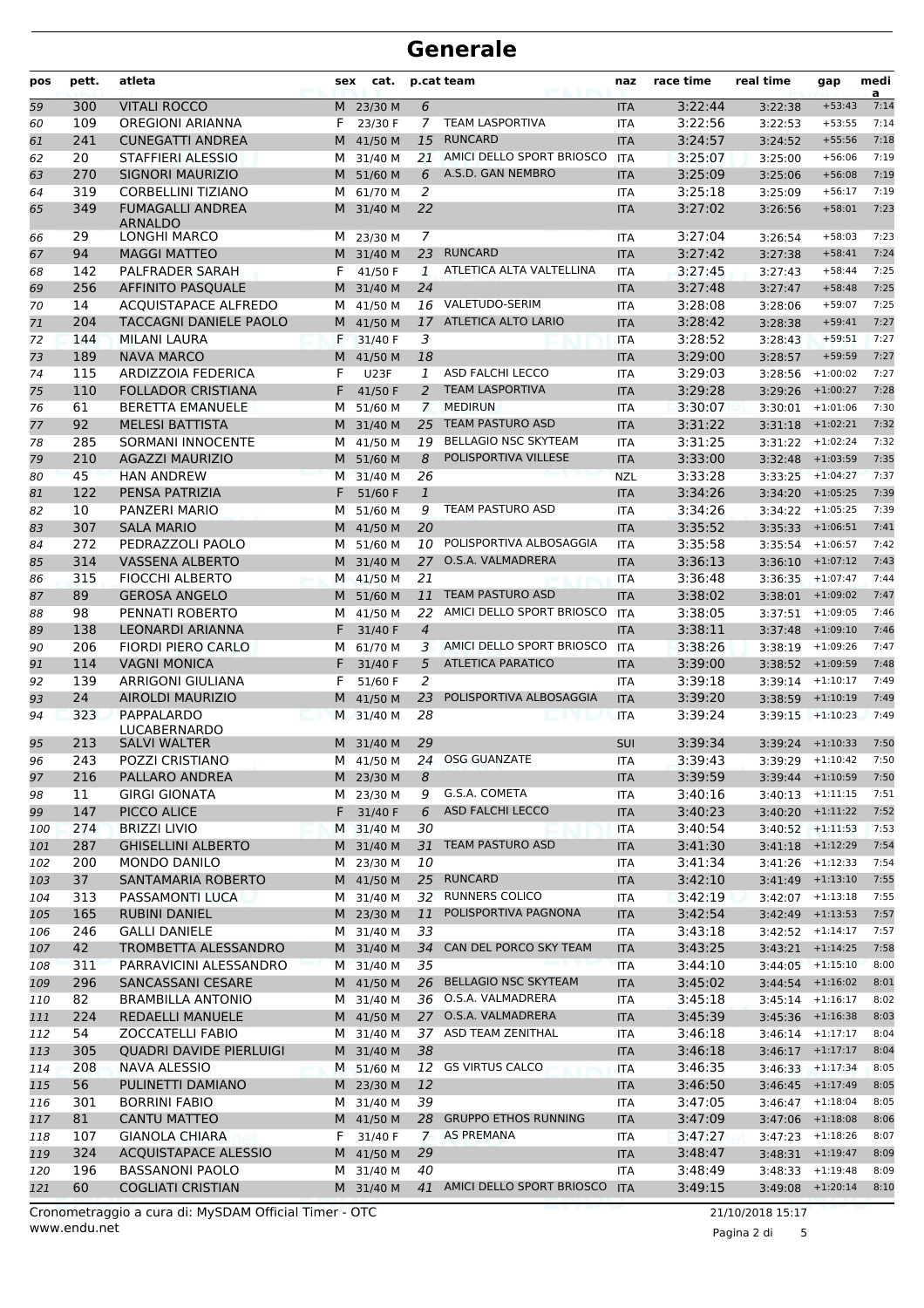| pos        | pett.      | atleta                                                 | sex    | cat.                   |                | p.cat team                              | naz                      | race time          | real time                                  | gap                | medi<br>a    |
|------------|------------|--------------------------------------------------------|--------|------------------------|----------------|-----------------------------------------|--------------------------|--------------------|--------------------------------------------|--------------------|--------------|
| 122        | 238        | <b>LEMOINE NICOLAS</b>                                 | М      | <b>U23M</b>            | 6              |                                         | <b>ITA</b>               | 3:49:29            | 3:49:22                                    | $+1:20:29$         | 8:11         |
| 123        | 15         | <b>CAROLI GIANLUCA</b>                                 | м      | 51/60 M                |                | 13 ATLETICA PARATICO                    | <b>ITA</b>               | 3:49:41            | 3:49:38                                    | $+1:20:40$         | 8:12         |
| 124        | 253        | <b>GEROSA GIOVANNI</b>                                 | M      | 51/60 M                | 14             | <b>SEC CIVATE</b>                       | <b>ITA</b>               | 3:50:00            | 3:49:54                                    | $+1:20:59$         | 8:12         |
| 125        | 298        | POZZI ROBERTO                                          | м      | 51/60 M                | 15             |                                         | <b>ITA</b>               | 3:50:31            | 3:50:12                                    | $+1:21:30$         | 8:13         |
| 126        | 164        | <b>MASSOCCHI MAURO</b>                                 |        | M 41/50 M              | 30             |                                         | <b>ITA</b>               | 3:50:35            | 3:50:29                                    | $+1:21:34$         | 8:13         |
| 127        | 76         | ROTA GIOVANNI                                          | м      | 51/60 M                | 16             |                                         | <b>ITA</b>               | 3:51:07            | 3:51:00                                    | $+1:22:07$         | 8:14         |
| 128        | 220        | <b>BRUSADELLI FELICE</b>                               |        | M 51/60 M              | 17             | O.S.A. VALMADRERA                       | <b>ITA</b>               | 3:52:06            | 3:52:00                                    | $+1:23:05$         | 8:17         |
| 129        | 205        | <b>GRANDI MAURIZIO</b>                                 |        | M 41/50 M              | 31             | <b>BELLAGIO NSC SKYTEAM</b>             | <b>ITA</b>               | 3:52:35            |                                            | $3:52:30$ +1:23:34 | 8:18         |
| 130        | 162        | <b>ARDUINO MARCO</b>                                   |        | M 31/40 M              | 42             |                                         | <b>ITA</b>               | 3:53:02            | $3:52:54$ +1:24:01                         |                    | 8:19         |
| 131        | 95         | PECORARO IGOR                                          | м      | 31/40 M                | 43             | <b>VALLE BREMBANA</b>                   | <b>ITA</b>               | 3:53:09            | 3:52:46                                    | $+1:24:09$         | 8:18         |
| 132        | 327<br>36  | PELICIOLI ALESSANDRO<br><b>RIVA FABIO</b>              |        | M 31/40 M              | 44<br>18       | C.T.L. 3 ATLETICA                       | <b>ITA</b>               | 3:53:11<br>3:53:53 | $3:53:00 + 1:24:10$                        |                    | 8:19<br>8:21 |
| 133        |            | <b>GHISLENI PAOLO</b>                                  | м      | 51/60 M                | 32             | <b>PAOLO GHISLENI</b>                   | <b>ITA</b>               | 3:54:32            | $3:53:52$ +1:24:53                         | $+1:25:31$         | 8:22         |
| 134<br>135 | 193<br>148 | DE NALE LUCIA                                          | F.     | M 41/50 M<br>51/60 F   | 3              | 2002 MARATHON CLUB A.S.D.               | <b>ITA</b><br><b>ITA</b> | 3:54:37            | 3:54:20<br>3:54:28                         | $+1:25:36$         | 8:22         |
| 136        | 312        | <b>COLOMBO MAURO</b>                                   | м      | 41/50 M                | 33             |                                         | <b>ITA</b>               | 3:55:07            | 3:54:54                                    | $+1:26:06$         | 8:23         |
| 137        | 57         | <b>FERRARIO LUCA</b>                                   |        | M 23/30 M              | 13             | <b>GS AVIS SEREGNO</b>                  | <b>ITA</b>               | 3:55:10            | 3:54:55                                    | $+1:26:09$         | 8:23         |
| 138        | 228        | <b>VENINI ROMANO</b>                                   |        | M 51/60 M              | 19             | O.S.A. VALMADRERA                       | <b>ITA</b>               | 3:55:30            | 3:55:24                                    | $+1:26:29$         | 8:24         |
| 139        | 188        | <b>BELLASIO DAVIDE</b>                                 | м      | 23/30 M                | 14             |                                         | ITA                      | 3:56:09            | 3:56:04                                    | $+1:27:09$         | 8:25         |
| 140        | 172        | <b>VELLA PIETRO</b>                                    |        | M 51/60 M              | 20             |                                         | <b>ITA</b>               | 3:56:11            | 3:55:54                                    | $+1:27:10$         | 8:25         |
| 141        | 62         | <b>LEVI EMANUELE</b>                                   | м      | 51/60 M                | 21             | <b>GP VALCHIAVENNA</b>                  | <b>ITA</b>               | 3:56:57            | 3:56:49                                    | $+1:27:56$         | 8:27         |
| 142        | 254        | <b>SCAFURO GERARDO</b>                                 |        | M 41/50 M              | 34             | <b>VIRTUS SENAGO</b>                    | <b>ITA</b>               | 3:57:13            | 3:57:03                                    | $+1:28:13$         | 8:27         |
| 143        | 277        | DI VINCENZO STEFANO                                    |        | M 31/40 M              | 45             | TEAM OTC COMO                           | <b>ITA</b>               | 3:57:14            | $3:56:57$ +1:28:14                         |                    | 8:27         |
| 144        | 145        | <b>BERETTA GISELLA</b>                                 | F      | 31/40 F                | 8              |                                         | <b>ITA</b>               | 3:57:16            | 3:57:05                                    | $+1:28:16$         | 8:28         |
| 145        | 176        | <b>PANZERI LUCA</b>                                    | м      | 41/50 M                | 35             |                                         | <b>ITA</b>               | 3:58:01            | 3:57:55                                    | $+1:29:00$         | 8:29         |
| 146        | 190        | <b>GIOVANELLI PAOLO</b>                                |        | M 31/40 M              | 46             |                                         | <b>ITA</b>               | 3:59:31            | 3:59:23                                    | $+1:30:30$         | 8:32         |
| 147        | 87         | <b>TOLOTTI MAURICIO</b>                                | м      | 31/40 M                |                | 47 ASD SPRING CLUB FLERO                | <b>ITA</b>               | 3:59:51            | 3:59:43                                    | $+1:30:50$         | 8:33         |
| 148        | 46         | <b>GAGLIANO STEFANO</b>                                |        | M 41/50 M              | 36             |                                         | <b>ITA</b>               | 4:00:37            | $4:00:17$ +1:31:36                         |                    | 8:34         |
| 149        | 258        | <b>INVERNIZZI FRANCO</b>                               | м      | 41/50 M                |                | 37 TEAM PASTURO ASD                     | <b>ITA</b>               | 4:00:40            | 4:00:28                                    | $+1:31:39$         | 8:35         |
| 150        | 134        | <b>CAVERIO ROBERTA</b>                                 | F      | 31/40 F                | 9              | <b>TEAM PASTURO ASD</b>                 | <b>ITA</b>               | 4:00:40            | 4:00:29                                    | $+1:31:39$         | 8:35         |
| 151        | 309        | <b>GALANTI ALBERTO</b>                                 | M      | <b>U23M</b>            | 7              |                                         | <b>ITA</b>               | 4:01:29            | 4:01:20                                    | $+1:32:28$         | 8:37         |
| 152        | 283        | <b>BARRA GABRIELE</b>                                  | M      | 61/70 M                | $\overline{4}$ | S.C. BAUDENASCA                         | <b>ITA</b>               | 4:01:35            | 4:01:27                                    | $+1:32:34$         | 8:37         |
| 153        | 261        | <b>BARBATO FRANCESCO</b>                               | м      | 51/60 M                | 22             | <b>G.P. MARCIATORI COGLIATE</b>         | <b>ITA</b>               | 4:01:42            | 4:01:22                                    | $+1:32:41$         | 8:37         |
| 154        | 135        | <b>NASTRUT VASILICA</b>                                | F.     | 31/40 F                | 10             | <b>TEAM PASTURO ASD</b>                 | <b>ROM</b>               | 4:02:49            | 4:02:43                                    | $+1:33:48$         | 8:40         |
| 155        | 263        | <b>TROMBETTA LORENZO</b>                               | м      | 23/30 M                | 15             |                                         | <b>ITA</b>               | 4:02:55            | 4:02:44                                    | $+1:33:55$         | 8:40         |
| 156        | 271        | <b>FUMAGALLI SERGIO</b>                                |        | M 61/70 M              | 5              |                                         | <b>ITA</b>               | 4:03:25            | 4:03:19                                    | $+1:34:24$         | 8:41         |
| 157        | 284        | <b>DEI CAS ENRICO</b>                                  | M      | 41/50 M                | 38             | <b>TEAM VALTELLINA</b><br>G.S.A. COMETA | <b>ITA</b>               | 4:03:56            | 4:03:49                                    | $+1:34:56$         | 8:42         |
| 158        | 130        | <b>RIZZI CRISTINA</b>                                  | F      | 41/50 F                | 3<br>23 X      |                                         | <b>ITA</b>               | 4:04:38            | 4:04:30                                    | $+1:35:37$         | 8:43<br>8:44 |
| 159        | 179<br>281 | <b>BRIGNOLI VINICIO</b><br><b>GILARDONI ALESSANDRO</b> | М<br>M | 51/60 M<br>51/60 M     | 24             |                                         | <b>ITA</b>               | 4:04:40<br>4:05:02 | 4:04:34<br>$4:04:57$ +1:36:02              | $+1:35:39$         | 8:44         |
| 160<br>161 | 35         | <b>CASTELLI GEROLAMO</b>                               |        | M 61/70 M              | 6              | A.S.D. AVIS OGGIONO                     | <b>ITA</b><br>ITA        | 4:05:23            | $4:05:17$ +1:36:22                         |                    | 8:45         |
| 162        | 58         | <b>ALBANESE GIANCARLO</b>                              |        | M 41/50 M              | 39             | <b>RUNCARD</b>                          | <b>ITA</b>               | 4:05:33            | $4:05:21 + 1:36:33$                        |                    | 8:45         |
| 163        | 96         | <b>NORIS MARIO FRANCESCO</b>                           |        | M 41/50 M              | 40             | M5S                                     | ITA                      | 4:06:07            | $4:06:02$ +1:37:06                         |                    | 8:47         |
| 164        | 25         | <b>MARDEGAN GIORGIO</b>                                |        | M 41/50 M              | 41             |                                         | <b>ITA</b>               | 4:06:19            | $4:05:57$ +1:37:18                         |                    | 8:47         |
| 165        | 22         | <b>GILARDONI FULVIO</b>                                |        | M 41/50 M              | 42             |                                         | <b>ITA</b>               | 4:06:21            | $4:06:15$ +1:37:20                         |                    | 8:47         |
| 166        | 262        | <b>SACCHI GIOVANNI</b>                                 |        | M 51/60 M              | 25             |                                         | <b>ITA</b>               | 4:06:30            | $4:06:14$ +1:37:30                         |                    | 8:47         |
| 167        | 175        | <b>BRIOSCHI PIETRO</b>                                 |        | M 31/40 M              | 48             |                                         | ITA                      | 4:06:41            | $4:06:34$ +1:37:40                         |                    | 8:48         |
| 168        | 273        | PEREGO ALESSANDRO                                      |        | M 41/50 M              | 43             | <b>AREN TEAM</b>                        | <b>ITA</b>               | 4:06:46            | $4:06:28$ +1:37:45                         |                    | 8:48         |
| 169        | 86         | <b>MERLONI CRISTIAN</b>                                |        | M 41/50 M              | 44             | <b>RUN CARD</b>                         | ITA                      | 4:08:25            | $4:08:11$ $+1:39:24$                       |                    | 8:51         |
| 170        | 66         | ROTA STEFANO                                           |        | M 41/50 M              | 45             | <b>ROMANO RUNNING</b>                   | <b>ITA</b>               | 4:08:40            |                                            | $4:08:31$ +1:39:39 | 8:52         |
| 171        | 255        | <b>TRUFFI MATTIA</b>                                   |        | M 31/40 M              | 49             |                                         | ITA                      | 4:08:52            | $4:08:44$ +1:39:51                         |                    | 8:52         |
| 172        | 223        | <b>BUTTI IVANO</b>                                     |        | M 41/50 M              |                | 46 O.S.A. VALMADRERA                    | <b>ITA</b>               | 4:09:04            | $4:08:47$ +1:40:03                         |                    | 8:53         |
| 173        | 88         | <b>SERRA ANDREA</b>                                    |        | M 31/40 M              | 50             |                                         | ITA                      | 4:09:16            | $4:08:54$ +1:40:16                         |                    | 8:53         |
| 174        | 163        | <b>INVERNIZZI RAFFAELE</b>                             |        | M 51/60 M              |                | 26 AMATORI LECCO                        | <b>ITA</b>               | 4:09:19            | 4:09:07                                    | $+1:40:18$         | 8:53         |
| 175        | 167        | <b>MARANGONI DAVIDE</b>                                |        | M 51/60 M              |                | 27 AMATORI LECCO                        | ITA                      | 4:09:20            | 4:09:08                                    | $+1:40:19$         | 8:53         |
| 176        | 131        | PERTUSINI CINZIA                                       | F.     | 51/60 F                | $\overline{4}$ | ATL. CENTRO LARIO                       | <b>ITA</b>               | 4:09:45            | $4:09:41 + 1:40:44$                        |                    | 8:55         |
| 177        | 326        | <b>GUSMINI MICHELE</b>                                 |        | M 23/30 M              | 16             |                                         | <b>ITA</b>               | 4:12:00            | 4:11:38                                    | $+1:42:59$         | 8:59         |
| 178        | 194        | <b>TAIANA LUCA</b>                                     |        | M 31/40 M              |                | 51 NPC                                  | <b>ITA</b>               | 4:13:15            | $4:12:58$ +1:44:15                         |                    | 9:02         |
| 179        | 182        | AMBROSIN DAVID                                         |        | M 31/40 M              |                | 52 5CASCINE                             | <b>ITA</b>               | 4:13:39            | $4:13:13 + 1:44:38$                        |                    | 9:02         |
| 180        | 132        | <b>DELPIANO MARTA</b>                                  | F      | 31/40 F                | 11             |                                         | <b>ITA</b>               | 4:13:42            | 4:13:34                                    | $+1:44:42$         | 9:03         |
| 181        | 197        | <b>BERTONI CRISTIANO</b>                               |        | M 41/50 M              | 47             |                                         | ITA                      | 4:14:16            | $4:14:02$ +1:45:15                         |                    | 9:04         |
| 182        | 17         | <b>GRILLO ENNIO</b>                                    |        | M 41/50 M              | 48             |                                         | <b>ITA</b>               | 4:14:23            | $4:14:10 + 1:45:22$                        |                    | 9:04         |
| 183        | 247        | <b>GALLI ERNESTO</b>                                   |        | M 51/60 M              | 28             | 29 ATLETICA PRESEZZO                    | <b>ITA</b>               | 4:14:32            | $4:14:05$ +1:45:31<br>$4:15:11$ $+1:46:26$ |                    | 9:04<br>9:06 |
| 184        | 231<br>209 | <b>CORNA FRANCO</b><br><b>CASIRAGHI MARIO</b>          |        | M 51/60 M<br>M 51/60 M |                | 30 AVIS OGGIONO                         | <b>ITA</b>               | 4:15:27<br>4:16:09 |                                            |                    | 9:08         |
| 185        |            |                                                        |        |                        |                |                                         | ITA                      |                    |                                            | $4:15:51$ +1:47:08 |              |

Pagina 3 di 5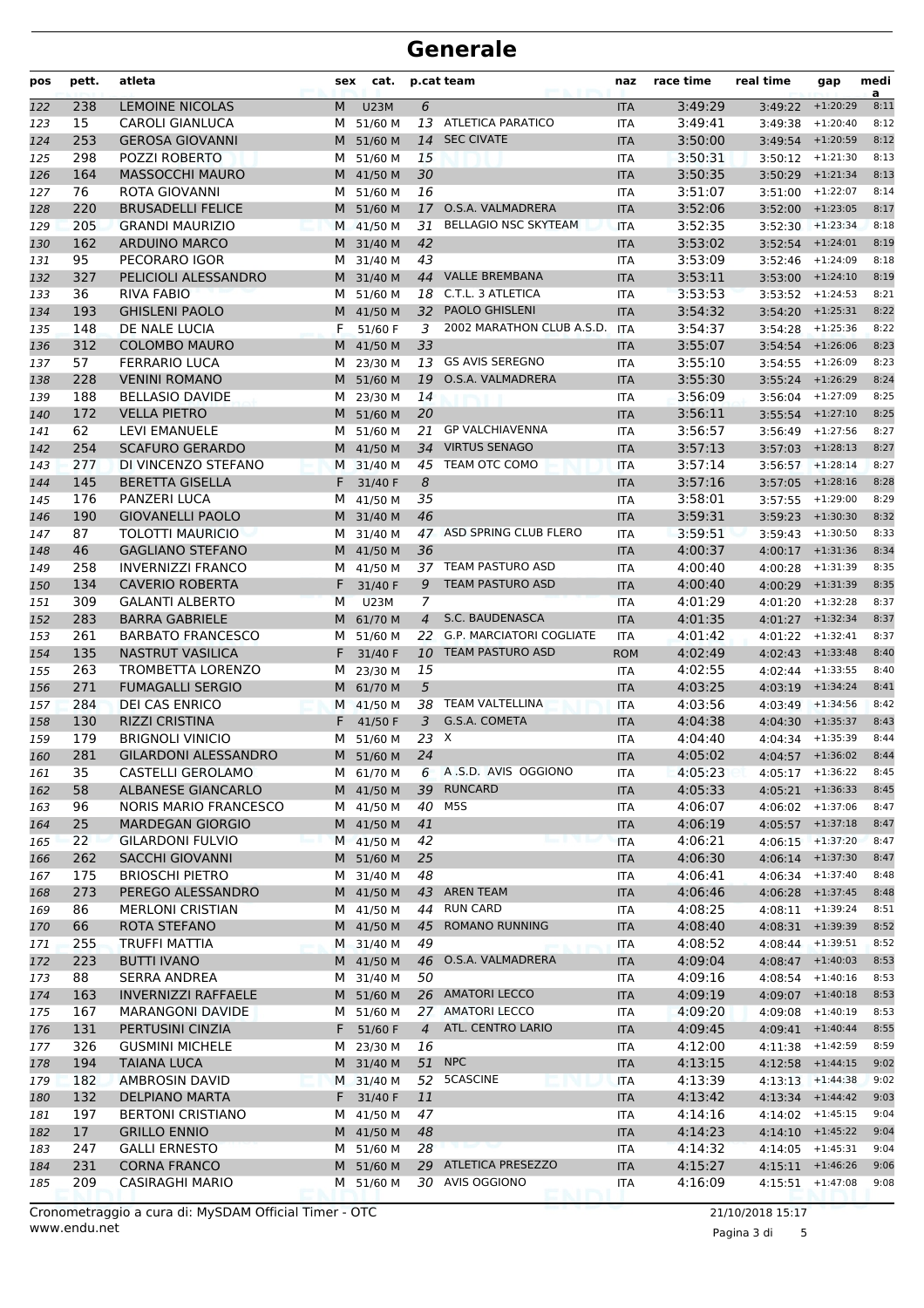| pos | pett.     | atleta                                               | sex | cat.                 |                      | p.cat team                              | naz        | race time          | real time             | gap                                        | medi<br>a |
|-----|-----------|------------------------------------------------------|-----|----------------------|----------------------|-----------------------------------------|------------|--------------------|-----------------------|--------------------------------------------|-----------|
| 186 | 250       | <b>GATTI STEFANO GIOVANNI</b>                        |     | M 51/60 M            |                      | 31 ASD SPORTIVA LANZADA                 | <b>ITA</b> | 4:17:04            | 4:17:00               | $+1:48:03$                                 | 9:10      |
| 187 | 186       | <b>ROSSI DINO</b>                                    | M   | 51/60 M              | 32                   |                                         | <b>ITA</b> | 4:17:04            | 4:16:52               | $+1:48:04$                                 | 9:10      |
| 188 | 203       | <b>SCANDOLA ORESTE</b>                               |     | M 31/40 M            | 53                   |                                         | <b>ITA</b> | 4:17:13            | $4:16:54$ +1:48:12    |                                            | 9:10      |
| 189 | 177       | <b>TRIBUZI FRANCESCO</b>                             | м   | 23/30 M              | 17                   |                                         | <b>ITA</b> | 4:17:35            | 4:17:16               | $+1:48:34$                                 | 9:11      |
| 190 | 286       | <b>GRAMATICA PAOLO</b>                               |     | M 41/50 M            | 49                   | <b>BELLAGIO NSC SKYTEAM</b>             | <b>ITA</b> | 4:18:04            | $4:18:02 + 1:49:03$   |                                            | 9:12      |
| 191 | 168       | <b>TANCIONI FLAVIO</b>                               |     | M 31/40 M            | 54                   |                                         | <b>ITA</b> | 4:18:58            | $4:18:32 + 1:49:57$   |                                            | 9:13      |
| 192 | 218       | SORARÚ ANTONIO                                       |     | M 31/40 M            | 55                   |                                         | <b>ITA</b> | 4:19:25            | $4:19:05$ +1:50:24    |                                            | 9:15      |
| 193 | 80        | <b>RIGONI DAVIDE</b>                                 |     | M 31/40 M            | 56                   |                                         | <b>ITA</b> | 4:19:41            | $4:19:16$ +1:50:40    |                                            | 9:15      |
| 194 | 183       | <b>BONFANTI LUCIANO</b>                              |     | M 51/60 M            | 33                   | ASD AVIS OGGIONO                        | <b>ITA</b> | 4:20:15            | 4:20:08               | $+1:51:15$                                 | 9:17      |
| 195 | 257       | <b>CORTI CORRADO</b>                                 | м   | 41/50 M              | 50                   |                                         | <b>ITA</b> | 4:20:15            | 4:19:56               | $+1:51:15$                                 | 9:16      |
| 196 | 143       | <b>TAIOCCHI SARA</b>                                 | F   | 31/40 F              | 12                   | ATL. VALLE BREMBANA                     | <b>ITA</b> | 4:20:26            | $4:20:13$ +1:51:25    |                                            | 9:17      |
| 197 | 325       | <b>GUSMINI RICCARDO</b>                              |     | M 23/30 M            | 18                   |                                         | ITA        | 4:22:50            | 4:22:27               | $+1:53:49$                                 | 9:22      |
| 198 | 38        | <b>LEONARDO ELIA</b>                                 |     | M 31/40 M            | 57                   |                                         | SUI        | 4:23:29            | 4:23:15               | $+1:54:28$                                 | 9:24      |
| 199 | 40        | <b>RADICE LUCA</b>                                   |     | M 31/40 M            | 58                   |                                         | <b>ITA</b> | 4:23:30            | 4:23:15               | $+1:54:29$                                 | 9:24      |
| 200 | 310       | PILLININI GRAZIANO                                   | M   | 51/60 M              | 34                   | AS POL SAN MARCO CANTU'                 | <b>ITA</b> | 4:24:03            | $4:23:42$ +1:55:02    |                                            | 9:25      |
| 201 | 293       | <b>MAZZA TOMMASO</b>                                 | м   | 31/40 M              | 59                   | <b>BELLAGIO NSC SKYTEAM</b>             | <b>ITA</b> | 4:25:15            | 4:24:59               | $+1:56:14$                                 | 9:27      |
| 202 | 289       | CASARTELLI CORRADO                                   |     | M 51/60 M            | 35                   | <b>BELLAGIO NSC SKYTEAM</b>             | <b>ITA</b> | 4:25:15            | $4:25:04$ +1:56:14    |                                            | 9:28      |
| 203 | 85        | <b>MALPASSUTO GIORGIO</b>                            |     | M 51/60 M            | 36                   | <b>DE RAN CLAB</b>                      | <b>ITA</b> | 4:25:35            | $4:25:13$ $+1:56:34$  |                                            | 9:28      |
| 204 | 119       | <b>CORRADIN SONIA</b>                                | F.  | 41/50 F              | $\overline{4}$       |                                         | <b>ITA</b> | 4:25:38            | $4:25:32$ +1:56:37    |                                            | 9:28      |
| 205 | 79        | PAPA MASSIMO                                         | м   | 41/50 M              | 51                   |                                         | ITA        | 4:25:38            | 4:25:35               | $+1:56:37$                                 | 9:29      |
| 206 | 248       | <b>GALLI ALBERTO</b>                                 | м   | 51/60 M              | 37                   |                                         | <b>ITA</b> | 4:26:19            | $4:25:52$ $+1:57:18$  |                                            | 9:29      |
| 207 | 297       | VIGANO' GIORGIO                                      | м   | 51/60 M              | 38                   | <b>BELLAGIO NSC SKYTEAM</b>             | <b>ITA</b> | 4:27:10            | 4:27:00               | $+1:58:10$                                 | 9:32      |
| 208 | 118       | LONGHITANO RACHELE                                   | F.  | 31/40 F              | 13                   | <b>ENOGASTRORUNNERS</b>                 | SUI        | 4:27:44            | 4:27:30               | $+1:58:43$                                 | 9:33      |
| 209 | 55        | SCACCABAROZZI                                        | м   | 31/40 M              | 60                   |                                         | <b>ITA</b> | 4:29:37            | 4:29:25               | $+2:00:36$                                 | 9:37      |
| 210 | 181       | ALESSANDRO<br>POZZI GIANBATTISTA                     |     | M 41/50 M            | 52                   | ASD RUNNERS BERGAMO                     | <b>ITA</b> | 4:29:56            | 4:29:35               | $+2:00:55$                                 | 9:37      |
| 211 | 269       | COCQUIO STEFANO                                      | м   | 41/50 M              |                      | 53 POLISPORTIVA CAGNO                   | <b>ITA</b> | 4:30:20            | 4:30:01               | $+2:01:19$                                 | 9:38      |
| 212 | 232       | ROTA EGIDIO                                          |     | M 51/60 M            | 39                   | <b>MEDIRUN</b>                          | <b>ITA</b> | 4:30:20            | 4:29:56               | $+2:01:19$                                 | 9:38      |
| 213 | 317       | PIROVANO OTTAVIO                                     |     | M 41/50 M            | 54                   | ATLETICA 42195 BLUFRDA                  | <b>ITA</b> | 4:30:36            | 4:30:20               | $+2:01:35$                                 | 9:39      |
| 214 | 244       | <b>LANFRANCHI FRANCESCO</b>                          |     | M 51/60 M            | 40                   |                                         | <b>ITA</b> | 4:31:33            | 4:31:23               | $+2:02:33$                                 | 9:41      |
| 215 | 39        | <b>MAZZOLENI DANIELE</b>                             | м   | 31/40 M              | 61                   |                                         | SUI        | 4:31:40            | 4:31:26               | $+2:02:39$                                 | 9:41      |
| 216 | 127       | <b>FOTI ELISA</b>                                    |     | 31/40 F              | 14                   |                                         | <b>ITA</b> | 4:31:43            | 4:31:27               | $+2:02:42$                                 | 9:41      |
| 217 | 202       | <b>RONCHINI FILIPPO</b>                              | м   | 31/40 M              | 62                   | <b>ASD SAMPOLESE</b>                    | <b>ITA</b> | 4:32:01            | 4:31:52               | $+2:03:01$                                 | 9:42      |
| 218 | 113       | LABRUYERE STÉPHANIE                                  | F   | 31/40 F              | 15                   |                                         | <b>FRA</b> | 4:32:44            | 4:32:28               | $+2:03:43$                                 | 9:43      |
| 219 | 230       | <b>IOUITTEAU ADRIAN</b>                              |     | M 23/30 M            | 19                   |                                         | <b>ITA</b> | 4:33:07            | 4:32:48               | $+2:04:07$                                 | 9:44      |
| 220 | 180       | <b>GERVASONI MICHELE</b>                             |     | M 41/50 M            | 55                   | ASD RUNNERS BERGAMO                     | <b>ITA</b> | 4:33:13            | $4:32:52$ +2:04:12    |                                            | 9:44      |
| 221 | 21        | PICCIRILLI STEFANO                                   |     | M 31/40 M            | 63                   |                                         | <b>ITA</b> | 4:33:20            | $4:32:56$ +2:04:19    |                                            | 9:44      |
| 222 | 234       | ROTA LUCA                                            |     | M 41/50 M            |                      | 56 ASD RUNNERS BERGAMO                  | <b>ITA</b> | 4:34:23            | 4:33:55               | $+2:05:22$                                 | 9:46      |
| 223 | 235       | DELLA VALLE EMANUELE                                 |     | M 41/50 M            |                      | 57 ASD RUNNERS BERGAMO                  | <b>ITA</b> | 4:34:23            |                       | $4:33:55 + 2:05:22$                        | 9:46      |
| 224 | 308       | <b>COLOMBO DARIO</b>                                 |     | M 31/40 M            | 64                   |                                         | <b>ITA</b> | 4:35:09            | 4:34:52 +2:06:08 9:48 |                                            |           |
| 225 | 137       | <b>ANDREOLI ELENA</b>                                | F.  | 41/50 F              | 5 <sup>5</sup>       | <b>ORTICA TEAM</b>                      | ITA        | 4:35:28            | $4:35:11$ +2:06:27    |                                            | 9:49      |
| 226 | 219       | PERROTTA ANTONIO                                     |     | M 31/40 M            | 65                   |                                         | <b>ITA</b> | 4:35:38            | $4:35:23 + 2:06:37$   |                                            | 9:50      |
| 227 | 178       | <b>AGOSTONI DAVIDE</b>                               |     | M 41/50 M            | 58                   |                                         | ITA        | 4:37:35            | 4:37:20 +2:08:34      |                                            | 9:54      |
| 228 | 187       | <b>SALVATORE DAVIDE</b>                              |     | M 31/40 M            | 66                   |                                         | <b>ITA</b> | 4:37:35            | $4:37:20 + 2:08:34$   |                                            | 9:54      |
| 229 | 129       | <b>GIORGIO</b><br><b>BARBARA LIMAURO</b>             | F   | 41/50 F              | 6                    |                                         | ITA        | 4:38:02            | $4:37:44$ +2:09:01    |                                            | 9:55      |
|     | 302       | <b>SONCIN FABIO</b>                                  |     | M 31/40 M            | 67                   |                                         | <b>ITA</b> | 4:38:19            | 4:37:56 +2:09:19      |                                            | 9:55      |
| 230 | 222       | <b>CORTI DANIELE</b>                                 |     | M 31/40 M            |                      | 68 O.S.A. VALMADRERA                    | <b>ITA</b> | 4:39:41            | 4:39:25 +2:10:41      |                                            | 9:58      |
| 231 | 51        |                                                      |     | M 41/50 M            |                      | 59 ASD AVIS OGGIONO                     |            |                    |                       | 4:40:30 +2:11:36 10:01                     |           |
| 232 |           | <b>LUCCI RAFFAELE</b><br>SPINEDI BRUNO               |     | M 51/60 M            |                      | ASD RUNNERS BERGAMO                     | <b>ITA</b> | 4:40:37            |                       |                                            |           |
| 233 | 237       |                                                      |     |                      | 41                   |                                         | ITA        | 4:40:41            | 4:40:21               | $+2:11:40$ 10:00<br>4:41:21 +2:12:39 10:02 |           |
| 234 | 146       | ROCECK SAMANTA                                       | F.  | 23/30 F              | 8                    | 60 RUNCARD                              | <b>ITA</b> | 4:41:40            |                       | $4:41:18$ +2:12:44 10:02                   |           |
| 235 | 90        | PASQUAZZI LEO                                        |     | M 41/50 M            |                      |                                         | <b>ITA</b> | 4:41:45            |                       | 4:42:51 +2:14:09 10:06                     |           |
| 236 | 120       | MODENESI IRENE                                       | F.  | 23/30 F              | 9<br>16              | <b>CARVICO SKYRUNNING</b>               | <b>ITA</b> | 4:43:10            |                       | $+2:14:24$ 10:06                           |           |
| 237 | 125       | <b>TERZONI LAURA</b>                                 | F.  | 31/40 F              |                      | <b>CARVICO SKYRUNNING</b>               | <b>ITA</b> | 4:43:25            | 4:43:08               | 4:43:18 +2:14:26 10:07                     |           |
| 238 | 170       | <b>BERTANI FRANCESCO</b>                             |     | M 51/60 M            | 42                   |                                         | <b>ITA</b> | 4:43:27            |                       |                                            |           |
| 239 | 99        | <b>TROLESE DARIO</b>                                 | М   | 61/70 M              | 7                    | ATLETICA GEAS SESTO SAN<br>ALTITUDERACE | ITA        | 4:43:47            | 4:43:36               | $+2:14:46$ 10:07<br>4:44:37 +2:15:44 10:09 |           |
| 240 | 279       | <b>MOTTA MARIO</b><br><b>SCOLA ALFREDO</b>           |     | M 41/50 M            | 61                   |                                         | <b>ITA</b> | 4:44:45            |                       | 4:44:58 +2:16:18 10:10                     |           |
| 241 | 44        |                                                      |     | M 51/60 M            | 43                   |                                         | <b>ITA</b> | 4:45:19            |                       | 4:45:23 +2:16:33 10:11                     |           |
| 242 | 117<br>27 | <b>ELMORE-JONES KATHERINE</b><br><b>FAVA STEFANO</b> | F.  | 41/50 F<br>M 41/50 M | $\overline{7}$<br>62 |                                         | <b>GBR</b> | 4:45:34<br>4:47:30 |                       | $+2:18:29$ 10:15                           |           |
| 243 | 116       |                                                      |     | 41/50 F              | 8                    | <b>GAP SARONNO</b>                      | <b>ITA</b> |                    | 4:47:09               | 4:47:09 +2:18:29 10:15                     |           |
| 244 | 28        | PERIN VALENTINA                                      | F.  |                      |                      | <b>GAP SARONNO</b>                      | <b>ITA</b> | 4:47:30            |                       | $+2:18:29$ 10:15                           |           |
| 245 |           | TAGLIABUE MASSIMILIANO                               | м   | 41/50 M              | 63                   | <b>MARATHON CLUB ALTA</b>               | ITA        | 4:47:30            | 4:47:09               | 4:47:38 +2:18:54 10:16                     |           |
| 246 | 72        | <b>NEGRI ANTONIO</b>                                 |     | M 31/40 M            | 69                   |                                         | <b>ITA</b> | 4:47:55            |                       | $4:48:36$ +2:19:46 10:18                   |           |
| 247 | 214       | MAZZOLA ALESSANDRO                                   |     | M 51/60 M            | 44                   |                                         | <b>ITA</b> | 4:48:46            |                       |                                            |           |
| 248 | 91        | <b>INDOVINO ANTONIO</b>                              |     | M 41/50 M            | 64                   |                                         | <b>ITA</b> | 4:50:35            |                       | 4:50:06 +2:21:34 10:21                     |           |

Pagina 4 di 5